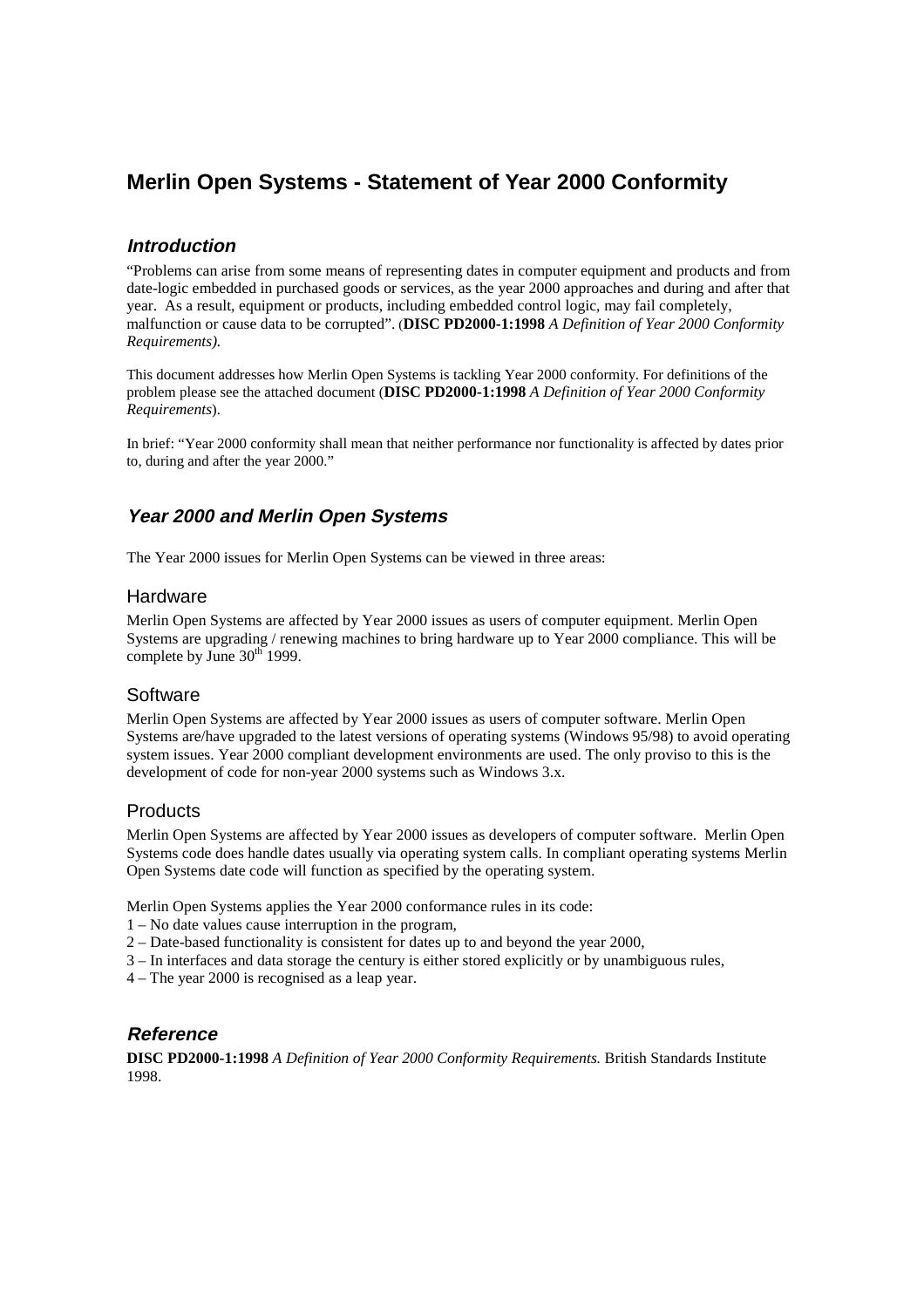

# **A DEFINITION OF** YEAR 2000 **CONFORMITY REQUIREMENTS**

#### **Preamble to the Summer 1998 amendment**

BSI DISC originally published PD2000-1 in January 1997 and it has been widely adopted. A review of the document was conducted by the responsible committee (BDD/1/3) in the spring of 1998 taking into account comments received. The committee considered that amendments to the fundamental conformity requirements were neither necessary nor desirable. The Definition and the four Rules are unchanged but, to add value to the document and aid its interpretation, the Amplification sections have been amended. This document, PD2000-1:1998, replaces the previous version of PD2000-1 but does not change its requirements. An additional document PD2000-4, entitled "PD2000-1 in Action" will provide further information on PD2000-1:1998 together with information on its use.

Paragraph numbers have been enhanced in the Amplification section to aid referencing and substantial revisions to the document are indicated by side lines against the changed text.

#### **Introduction**

This document addresses what is commonly known as Year 2000 conformity (also sometimes known as century or millennium compliance). It provides a definition of this expression and requirements that must be satisfied in equipment and products which use dates and times.

It has been prepared by British Standards Institution committee BDD/1/3 in response to demand from UK industry, commerce and the public sector. It is the result of work from the following bodies whose contributions are gratefully acknowledged: BT, Cap Gemini, CCTA, PricewaterhouseCoopers, Halberstam Elias, ICL, National Health Service, National Westminster Bank. Additionally, BSI DISC acknowledges the support of the Electronics and Information Industries Forum (EIIF), Action 2000, Taskforce 2000 and Digital Equipment as well as the original bodies for their participation in the review of this document.

BSI DISC would also like to thank the following organizations for their support and encouragement in the development of this definition: Barclays Bank, British Airways, Cambridgeshire County Council, Computer Software Services Association, Department of Health, Ernst & Young, Federation of Small Businesses, IBM, ICI, National Power, Paymaster Agency, Prudential Assurance, Reuters, Tesco Stores.

While every care has been taken in developing this document, the contributing organizations accept no liability for any loss or damage caused, arising directly or indirectly, in connection with reliance on its contents except to the extent that such liability may not be excluded at law. Independent legal advice should be sought by any person or organization intending to enter into a contractual commitment relating to Year 2000 conformity requirements.

**This entire document or the Definition section (including the four Rules) may be freely copied provided that the text is reproduced in full, the source acknowledged and the reference number of this document is quoted. It is recommended that the Amplification section be included. References to "PD2000-1:1998" shall be interpreted as meaning the entire document.**

#### **THE DEFINITION**

Year 2000 conformity shall mean that neither performance nor functionality is affected by dates prior to, during and after the year 2000.

In particular:

- **Rule 1** No value for current date will cause any interruption in operation.
- **Rule 2** Date-based functionality must behave consistently for dates prior to, during and after year 2000.
- **Rule 3** In all interfaces and data storage, the century in any date must be specified either explicitly or by unambiguous algorithms or inferencing rules.
- **Rule 4** Year 2000 must be recognized as a leap year.



**DISC is a part of the British Standards Institution ISBN 0 580 305 074** BSI, 389 Chiswick High Road, London W4 4AL Tel: 0181 996 9000